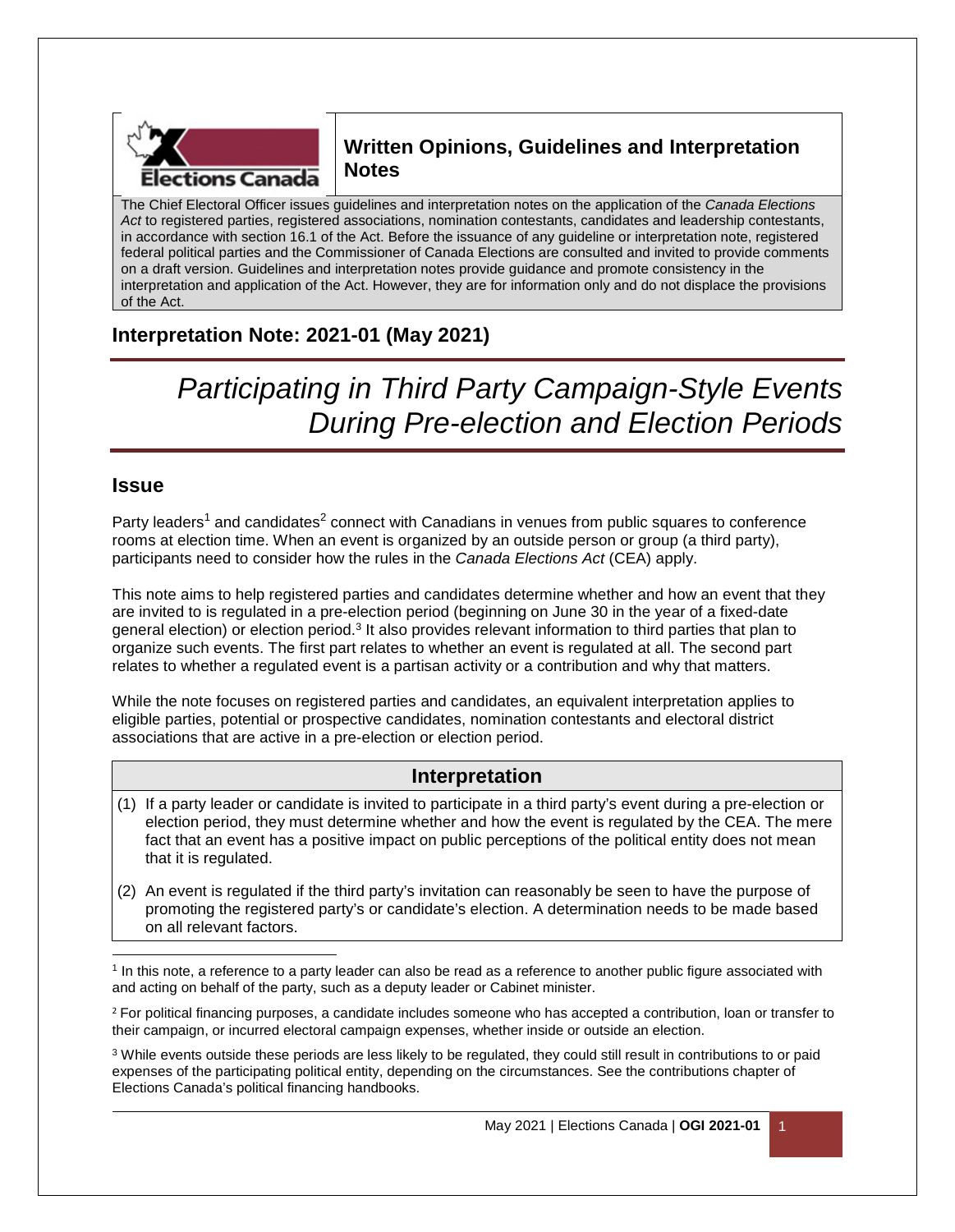(3) An event is not regulated if:

- the invitee is a member of Parliament (MP) and their participation is reasonably tied to their parliamentary duties (in the pre-election period only, as Parliament is dissolved during an election period)
- the event is a debate or part of a series of near-identical events with competing candidates or leaders
- the candidate or leader was invited for a clear purpose other than to promote them in the context of the election

(4) A combination of the factors below may also suggest that an event is not regulated:

- the party leader or candidate plays a marginal role in the event, such as making brief remarks that are not central to the event
- the candidate was invited before they announced their intention to run for election
- the event is not partisan in nature, such as a charity event (keeping in mind that an issuebased event may still be partisan, depending on how the third party presents the issue)
- the organizer is not conducting any other activities that are regulated under the third party regime or that result in a contribution to the political entity
- the event and invitation list were planned before the election was called (outside the context of a fixed-date general election)

(5) A regulated event will be either a third party partisan activity or a contribution. Generally:

- it is a partisan activity if the third party organizes the event independently and on its own initiative. Registered parties, candidates and persons associated with them must not collude with a third party to influence its partisan activities or to circumvent an election expenses limit.
- it is a contribution if it is held on the registered party's or candidate's initiative, or if there is coordination with the political entity that suggests the third party is not acting independently.
- (6) Basic communication between a third party and participating political entity about an event is not problematic. By basic communication, what is meant is that the third party can seek agreement about logistics (date, time and the leader's or candidate's topic), provided that these communications are not strategic discussions to maximize the benefit to the political entity's wider campaign. The third party can also inform the political entity about the venue, audiovisual equipment, other speakers and the audience. This does not affect the third party's independence and does not amount to coordination or prohibited collusion.
- (7) When an event has two or three focal points, only one of which is the registered party or candidate, the third party's regulated expense or potential contribution amount is a reasonable allocation of the full cost or commercial value, based on the portion of the event that focuses on the political entity.
- (8) Contributions to registered parties and candidates can only legally be made by individuals who are Canadian citizens or permanent residents. If the third party is not an eligible contributor or is an individual who would exceed their contribution limit, they must be contracted as a supplier in advance and invoice the political entity for the amount that would otherwise be a contribution.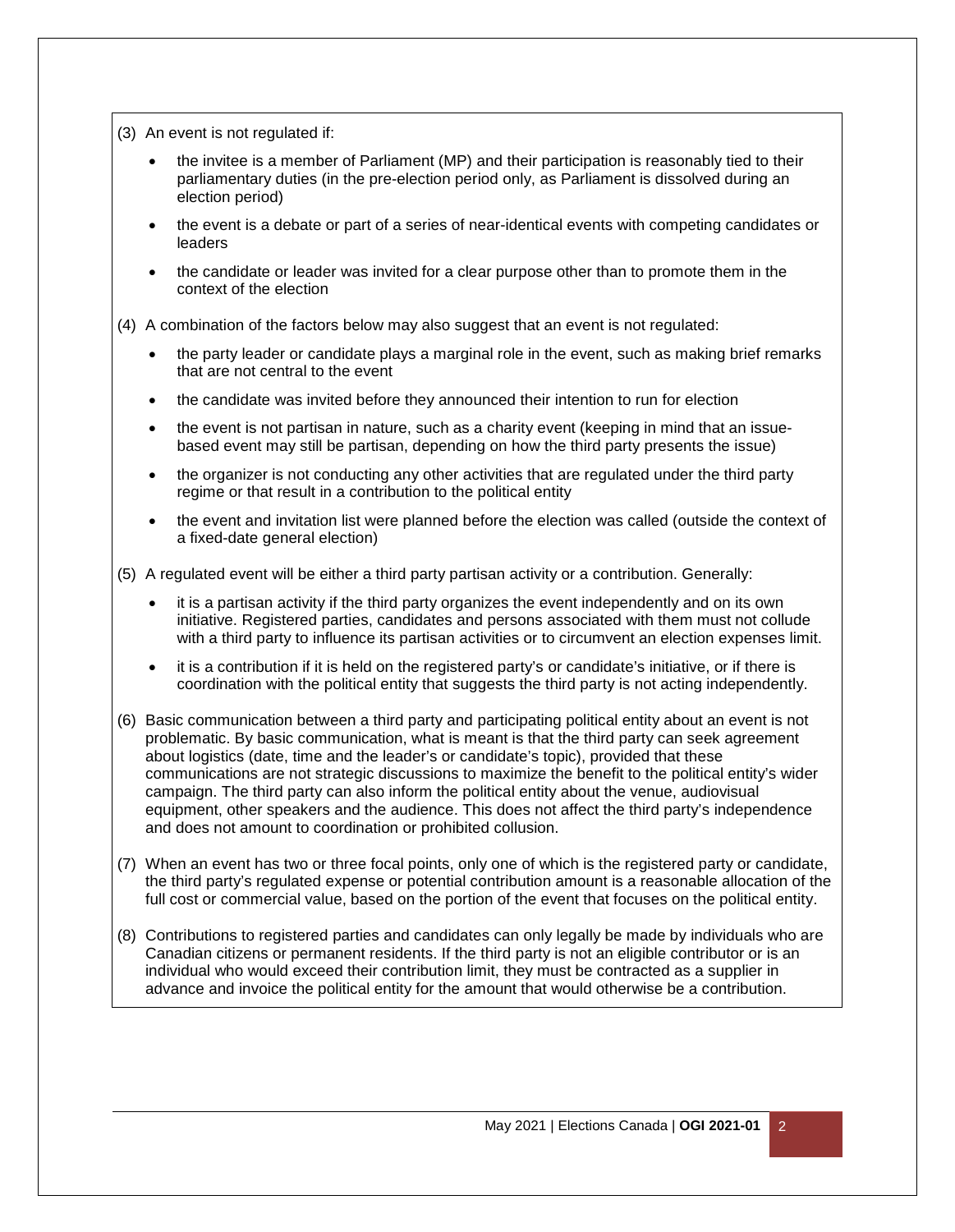# **Legal Framework**

The most directly relevant provisions of the CEA in the context of this interpretation note are as follows:

- The election period is the period beginning with the issue of the writ and ending on polling day.  $(s. 2(1))$
- The pre-election period is the period beginning on June 30 in the year of a fixed-date general election and ending on the day before the general election is called. (s. 2(1))
- For political financing purposes, a candidate is deemed to have been a candidate from the time they accept a monetary or non-monetary transfer, accept a contribution, obtain a loan or incur an electoral campaign expense. (s. 477)
- An electoral campaign expense of a candidate is an expense reasonably incurred as an incidence of the election. (s. 375(1))
- Individuals who are Canadian citizens or permanent residents can make political contributions.  $(s. 363(1))$
- A non-monetary contribution is the commercial value of a service, other than volunteer labour, or of property or of the use of property or money to the extent that they are provided without charge or at less than their commercial value. (s. 2(1))
- Commercial value, in relation to property or a service, means the lowest amount charged at the time that it was provided for the same kind and quantity of property or service or for the same usage of property or money, by:
	- the person who provided it, if the person is in the business of providing that property or service; or
	- another person who provides that property or service on a commercial basis in the area where it was provided, if the person who provided the property or service is not in that business. (s. 2(1))
- A third party is generally a person or group that wants to participate in or influence elections other than as a political party, registered association in a pre-election period, electoral district association in an election period, nomination contestant or candidate. (s. 349)
- A partisan activity is an activity carried out by a third party, including organizing a rally, that promotes or opposes a political party, nomination contestant, potential candidate, candidate or party leader, otherwise than by taking a position on an issue with which any such party or person is associated. (s. 349)
- During an election period or pre-election period, collusion to influence a third party's regulated activities, including by sharing information, is prohibited between a third party on the one hand and a registered party, candidate, potential candidate or person associated with the campaign on the other. Collusion for the purpose of circumventing the election expenses limit of a registered party or candidate is also prohibited. (ss. 349.3, 351.01, 431(2), 477.52(2))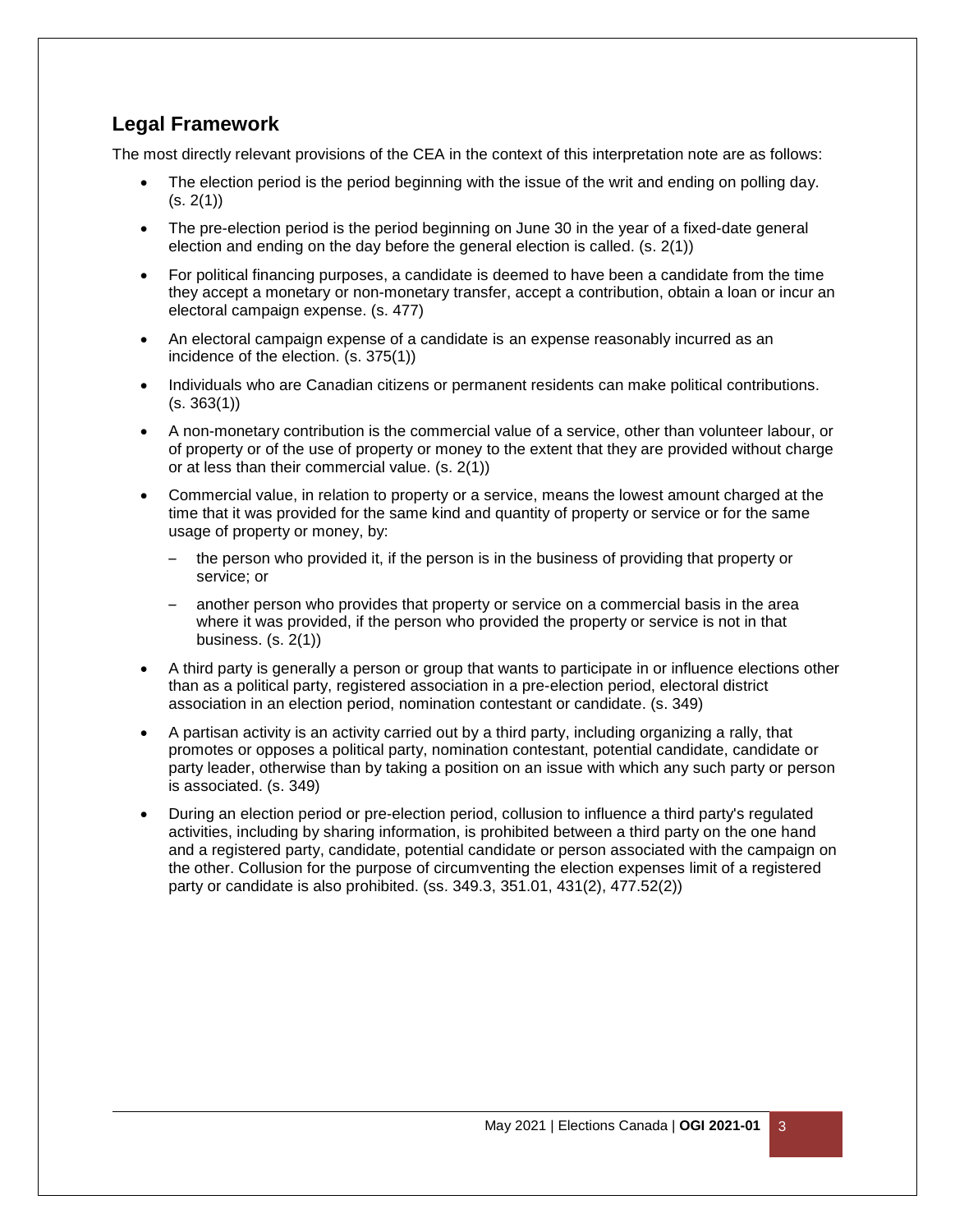## **Background**

This interpretation note was developed to help registered parties and candidates plan for and report expenses related to their election campaigns when they attend third party events. In late 2018, the CEA was amended to more broadly regulate third parties and their interactions with political entities during a pre-election or election period. This prompted some registered parties to request further guidance on how the new rules would apply. In most cases, the appropriate regulation for the situation is clear, but in more complex situations, parties and candidates will need to consider various factors to determine how a particular activity is regulated.

Elections Canada has based this guidance on its understanding of Parliament's intention to balance various important rights and goals. On the one hand are the constitutional rights of expression, association and democratic participation. These rights are exercised when political entities interact with electors and groups, all of whom are third parties under the CEA. On the other hand are the goals of transparency in contributions, expenses and third party involvement, and of a level playing field during elections. The guidance reflects the balancing of these rights and goals in particular situations.

### **Analysis and Discussion**

### **Part 1: Which third party events involving a party leader or candidate are regulated?**

Party leaders, MPs and candidates are commonly invited to third party events during pre-election and election periods. This participation may have the effect of making them better known or better liked. Although the invitation to the event is sometimes motivated by the goal of promoting a political entity, many such invitations do not have that purpose, even if some promotional benefit does result.

A political person often has a prominent role in the community outside of politics. This role as a member of a group, an entrepreneur, an academic, and so on, may have an incidentally positive impact on their chance of election. But the CEA does not regulate every corner of a political person's life. The mere fact that an event has a positive impact on public perceptions of the political entity does not make the event regulated.

Rather, as a general rule, the CEA regulates transactions and activities that happen "as an incidence" of an election. This concept is explicit in the definition of electoral campaign expenses to be reported by candidates. For example, a candidate might incur a travel expense during the election period. Is the expense regulated as part of the campaign? The question to ask is whether the travel expense was incurred because of the election or whether it would have been incurred regardless.

By extension, when party leaders and candidates are given the opportunity to participate in third party events during a pre-election or election period, the activity is regulated if the third party's invitation is motivated by the election. As a third party's motive is not always stated, events that can reasonably be seen to have the purpose of promoting a political entity's election must be captured, while events with only a side effect of promotion are not. A determination needs to be made based on all relevant factors.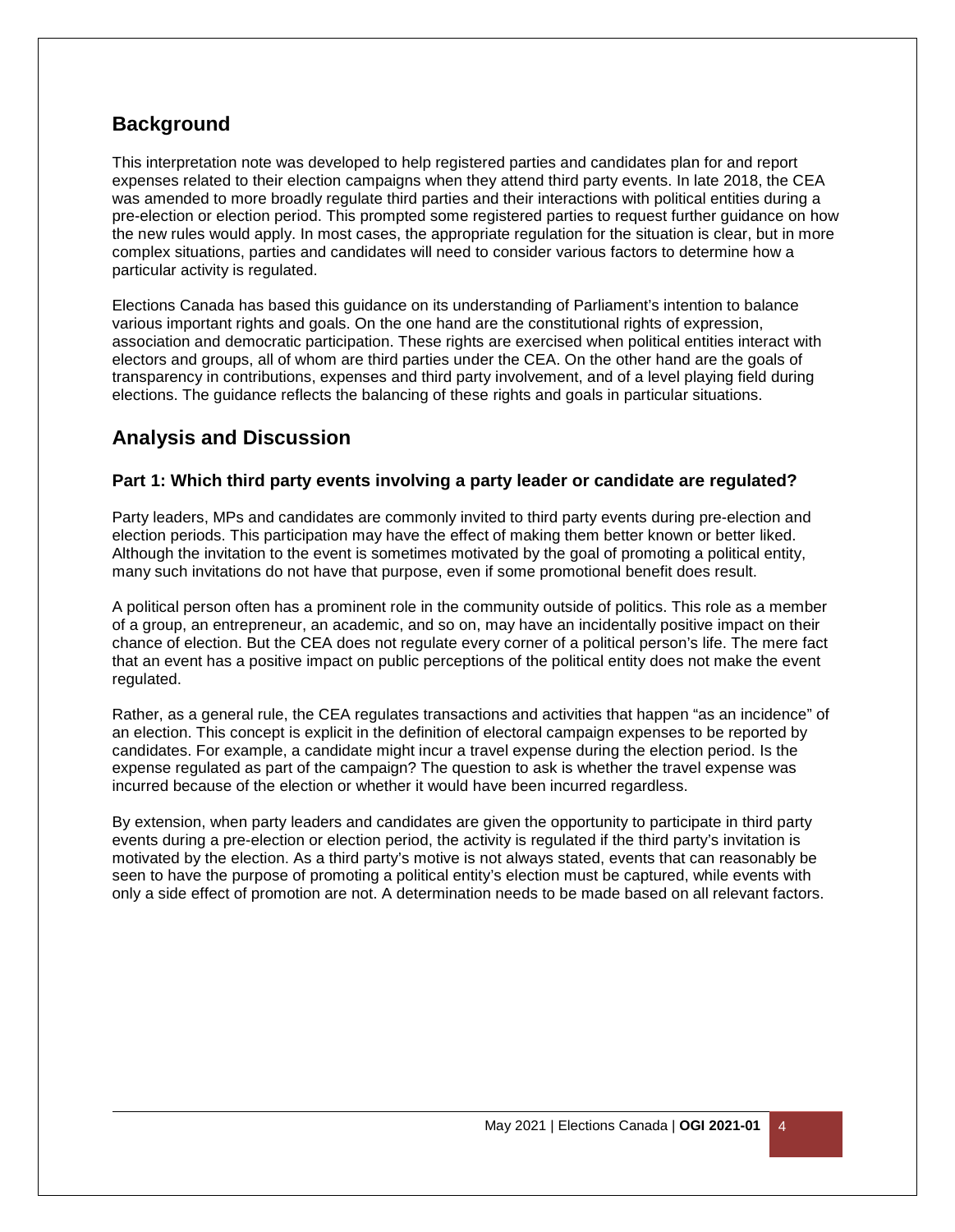Elections Canada has issued two interpretation notes that touch on when an event may be subject to regulation. In OGI 2019-10, *Candidate and Leader Debates*, it was noted that debates organized by outside groups have the purpose of informing the electorate rather than promoting a specific candidate or party. The note concluded that providing a public forum for candidate or leader debates with two or more participants is not a contribution, as long as it is a true debate. This interpretation can be extended to a series of events, held under near-identical conditions, featuring competing party leaders or local candidates one at a time. An example would be a chamber of commerce inviting local candidates to present their platforms at separate weekly meetings.

In OGI 2020-04, *The Use of Member of Parliament Resources Outside of an Election Period*, Elections Canada considered when activities of an MP would be regulated as a contribution to their own campaign. The note concluded that most MP activities between elections are not regulated under the CEA, even if they are conducted in a partisan way, as long as they reasonably serve a parliamentary purpose. This includes MPs attending third party events in their role as parliamentarians. When they are genuinely exercising their parliamentary functions, these individuals can attend third party events without regulation under the CEA.

While OGI 2020-04 dealt specifically with MPs in their role as constituency representatives, it is important to note that the concept of parliamentary purpose extends to parliamentarians in other roles: the prime minister and Cabinet ministers on government business (as long as government rules on nonpartisanship are respected), opposition party members in their role of critiquing the government,<sup>4</sup> and any MP in their role as a legislator or committee member.

The clarity of purpose as to why a third party has invited a political entity to its event will fall on a spectrum. At one end is an event where a group invites a candidate to speak to its members about the reasons that they should vote for the candidate. Such an event is regulated by the CEA, and the way it is regulated is discussed in Part 2. At the other end is an event where a candidate who is an expert in a specialized field is invited as one of numerous speakers to address an academic conference. Participation may benefit the person in their candidacy, but it was not evidently the purpose behind the invitation.

Based on the above discussion, an event is not regulated if:

 $\overline{a}$ 

- the invitee is an MP and their participation is reasonably tied to their parliamentary duties (in the pre-election period only, as Parliament is dissolved during an election period)
- the event is a debate or part of a series of near-identical events with competing candidates or leaders
- the candidate or leader was invited for a clear purpose other than to promote them in the context of the election

It should be noted that, despite Parliament's dissolution, the prime minister and Cabinet ministers may continue to attend events without regulation during an election period if they are acting specifically in their caretaker role. The Privy Council Office has issued guidelines in this regard. 5

<sup>4</sup> While the opposition's role is not codified in legislation, it is acknowledged administratively by Parliament. For example, opposition leaders have augmented office and travel budgets (see *[Members' Allowances and Services](https://www.ourcommons.ca/Content/MAS/mas-e.pdf)*) to perform their extra responsibilities.

<sup>&</sup>lt;sup>5</sup> ["Guidelines on the Conduct of Ministers, Ministers of State, Exempt Staff and Public Servants During an Election"](https://www.canada.ca/en/privy-council/services/publications/guidelines-conduct-ministers-state-exempt-staff-public-servants-election.html) (September 2019).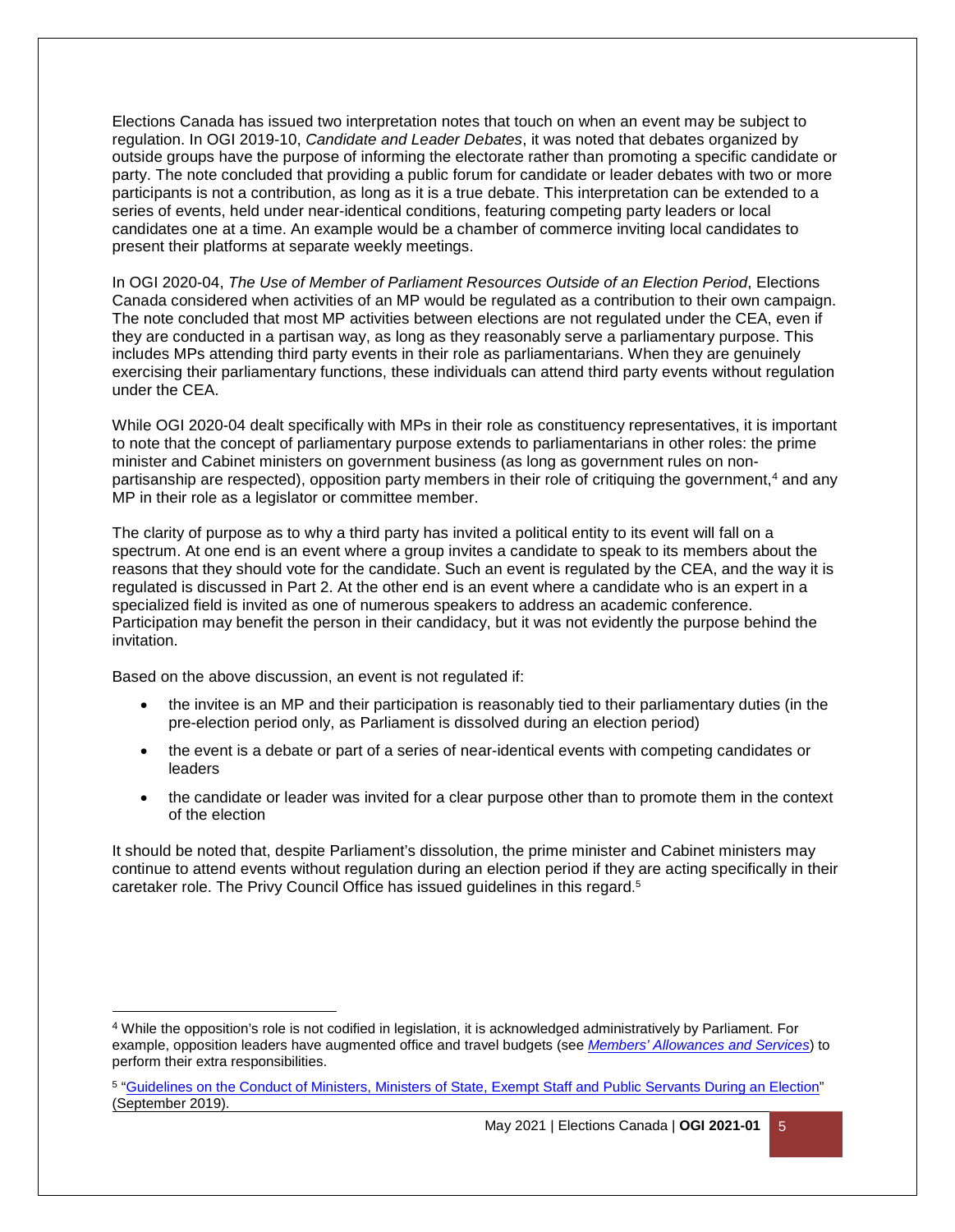In between the extremes of the spectrum are more complex situations. Elections Canada has dealt with such situations in the past on a case-by-case basis. For example, when a candidate who was on the board of directors of a major charity spoke at a prescheduled gala for that charity during an election period, Elections Canada stated that their participation was not regulated because it was not tied to their candidacy.

Such events must be assessed individually on their own facts. A combination of the factors below may suggest that a third party did not have the purpose to promote the registered party's or candidate's election and that the event is therefore not regulated:

- the party leader or candidate plays a marginal role in the event, such as making brief remarks that are not central to the event
- the candidate was invited before they announced their intention to run for election
- the event is not partisan in nature, such as a charity event (keeping in mind that an issue-based event may still be partisan, depending on how the third party presents the issue)
- the organizer is not conducting any other activities that are regulated under the third party regime or that result in a contribution to the political entity
- the event and invitation list were planned before the election was called (outside the context of a fixed-date general election)

Taking all these factors into consideration minimizes the opportunity for an individual or organization to circumvent regulation while actively promoting the election of a candidate or a registered party.

Registered parties and candidates do not always know that a third party or its members are politically active or will be politically active later in the pre-election or election period. Elections Canada and the Commissioner of Canada Elections will take this into account in administering or enforcing the CEA. However, registered parties and candidates are expected to be aware, to some degree, of the motivation and political (or apolitical) views of the organizations or individuals whose invitation they accept.

Once a political entity has determined that an event is regulated, it will need to consider how that event is regulated: as a third party partisan activity or as a contribution.

### **Part 2: When a third party event is regulated, how is it regulated?**

#### **Partisan activity vs. contribution to a political entity**

A regulated event that a third party holds during a pre-election or election period and that a party leader or candidate attends will either be a third party partisan activity or result in a potential contribution to the political entity, depending on how the event was organized. This section explains the differences.

Individuals, groups, corporations and unions may independently carry out activities that promote or oppose the election of a registered party, candidate, potential candidate or nomination contestant. These activities are regulated as third party partisan activities—along with partisan advertising, election advertising and election surveys—during pre-election and election periods.

For example, independently from Party XYZ, Group ABC may conduct a door-to-door campaign asking electors to support Party XYZ because that party's policies align with the group's political goals. If Group ABC conducts this canvassing during the pre-election or election period, the event is regulated as a third party partisan activity.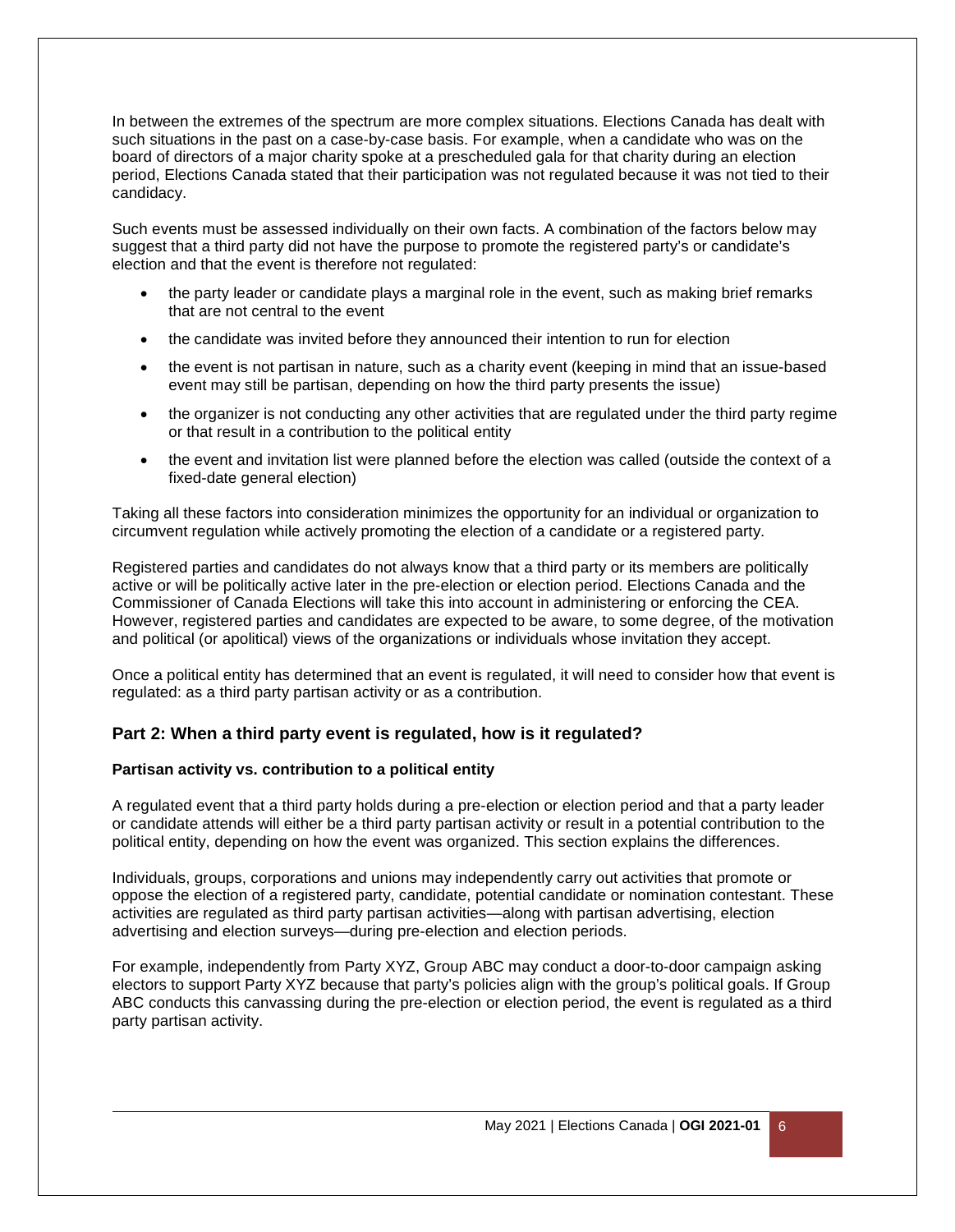By contrast, a third party might organize an event on the initiative of a political entity or in coordination with it. This is not a partisan activity but rather a non-monetary contribution. The political financing handbooks for registered parties and third parties published since 2019 have elaborated on this topic. A contribution most clearly results when a third party directly offers its services or property, or their use, to a political entity so that the entity can promote itself. A contribution also results when a third party acts in a coordinated way with a political entity, such that important decisions about the event cannot be considered truly independent choices of the third party.

In most cases, it will be clear to organizers and participants as to which type of regulation applies. The same event cannot be both a third party partisan activity and a contribution. As a general rule:

- an event is a partisan activity if the third party organizes the event independently and on its own initiative
- an event results in a contribution if it is held on the registered party's or candidate's initiative, or if there is coordination with the political entity that suggests the third party is not acting independently

For partisan activities, which must be organized independently, the third party and political entity must keep in mind that collusion is prohibited by the CEA. Collusion is generally an agreement, explicit or implicit, to achieve an objective prohibited by law. A political entity must not collude with a third party to circumvent the election expenses limit or to influence the third party's regulated activities, including by sharing information.

Here again, political financing handbooks published since 2019 have discussed this topic by stating that mere interaction without a common intent to influence a third party's activities is not collusion. The handbooks also provide examples of situations that are or are not prohibited collusion.

Elections Canada wishes to clarify in this note that basic communication between a third party and participating political entity about an event is not problematic. By basic communication, what is meant is that the third party can seek agreement about logistics (date, time and the leader's or candidate's topic), provided that these communications are not strategic discussions to maximize the benefit to the political entity's wider campaign. The third party can also inform the political entity about the venue, audiovisual equipment, other speakers and the audience. This does not affect the third party's independence and does not amount to coordination or prohibited collusion.

#### **Financial considerations**

When an event is regulated as a partisan activity or a potential contribution, its value must be calculated. For a partisan activity, the expense is calculated and reported exclusively by the third party as a partisan activity expense. It does not impact the registered party or candidate.

For a non-monetary contribution, the commercial value of the event as well as the eligibility of the contributor must be determined. Only a third party who is a Canadian citizen or permanent resident is eligible to contribute to a registered party or candidate, and only up to their individual limit. To avoid making an illegal contribution, most third parties must be contracted by the political entity as a supplier in advance, issue an invoice for the commercial value of the event and receive payment from the political entity. If the event takes place during the election period, the registered party or candidate must count the commercial value of the event against their election expenses limit.

The method of calculating the potential non-monetary contribution is explained in the political financing handbooks for all types of entities. A non-monetary contribution is the commercial value of property or services, or their use, given to a political entity. As an event involves a range of resources, from logistics to promotion to physical set-up, the calculation will need to take all these elements into consideration.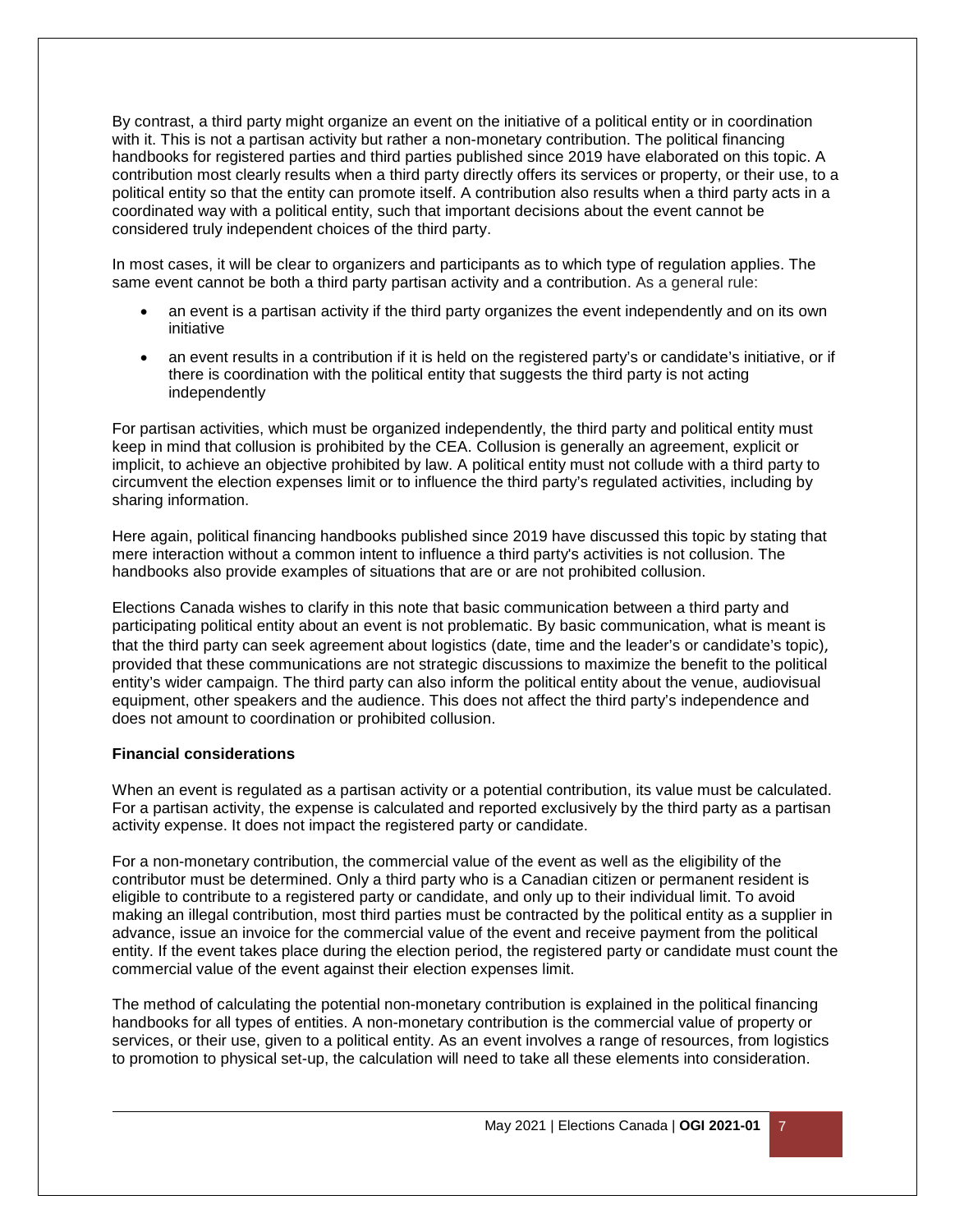For the value of a venue, Elections Canada has taken the position in previous guidance<sup>6</sup> that if an individual hosts an event in their private residence, they are not expected to include an equivalent value to the use of their home as a contribution. This applies to other private venues that are not available to rent as a meeting space, such as factories, airport hangars and condominium lobbies, as they have no ascertainable commercial value. Likewise, if a public space is usually available to use free of charge for the type of event being held, or if its use as a meeting space has no ascertainable commercial value, there is no expense to report.

In two examples in the handbooks for registered parties (2019, 2020) and third parties (2019), Elections Canada had mentioned that the potential contribution from an event would be the third party's "incremental costs" to hold the activity. As the use of incremental costs in the CEA is limited to determining certain types of expenses, future editions of the handbooks will not use that wording in reference to contributions, which are always based on commercial value. However, the net effect of this adjustment on the amount of a potential contribution should be minimal.

When an event has two or three focal points, only one of which is the registered party or candidate, the potential contribution amount is a reasonable allocation of the full commercial value, based on the portion of the event that focuses on the political entity. The focus may be quantified in terms of time (for example, a candidate gives a 30-minute speech at a 3-hour event), in terms of visibility (for example, the campaign's kiosk is occupying one fifth of the venue) or a combination of these or other factors.

Even when an event does not result in a contribution or potential contribution, if a party leader or candidate campaigns while at the event, they must report the expenses they incurred to participate (for example, for campaign literature, incremental travel costs and staff salaries) in the appropriate financial return.

# **Practical Application**

This section provides examples of the concepts discussed in the interpretation note.

### **Event is not regulated**

- 1. During a pre-election period, a chamber of commerce invites an MP to give the keynote address at an event, in which the MP is expected to outline their party's policy ideas for economic growth. An MP has a parliamentary role of supporting government policies or presenting alternative policies to those held by the current government. As the event can be reasonably tied to the MP's parliamentary duties, it is not regulated. This same event would be regulated if it took place during the election period, as Parliament would be dissolved and most parliamentary duties suspended.
- 2. An organization hosts an annual conference on a policy issue and invites a candidate to speak as an expert. The event falls during the election period. However, it is always held at that time of year, the conference is not partisan in nature and the candidate is invited for their expertise in this field. The organization is not conducting any other activity in the election period that would be a third party regulated activity or that would result in a contribution. The event can reasonably be seen as having an academic rather than electoral purpose. This event is not regulated.
- 3. During an election period, a candidate who is the incumbent MP for the riding is invited along with several local public officials to speak briefly at an annual street festival. The candidate was invited as the most recent federal representative of the riding. The event can reasonably be seen as having the purpose to promote the community rather than the candidate, who is not a material focus of the event. This event is not regulated. However, the candidate brought campaign staff to the event to hand out flyers. The remuneration of staff and cost of flyers are election expenses.

l 6 OGI 2016-01, *Fundraising* (September 2016), p. 9.